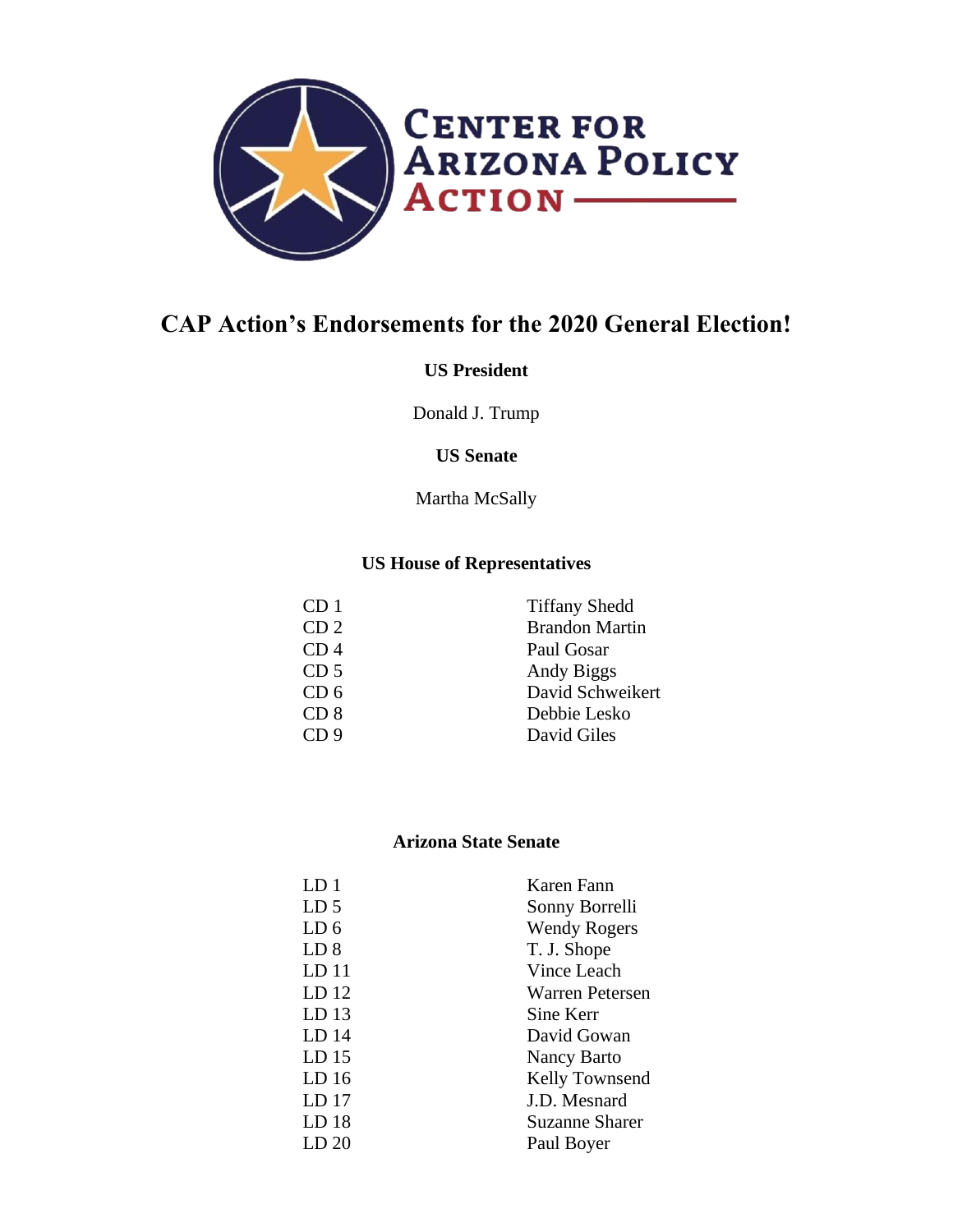| LD21    | <b>Rick Gray</b>     |
|---------|----------------------|
| LD22    | David Livingston     |
| LD $23$ | Michelle Ugenti-Rita |
| LD $25$ | <b>Tyler Pace</b>    |

## **Arizona House of Representatives**

| LD <sub>1</sub>  | Judy Burges, Quang Nguyen        |
|------------------|----------------------------------|
| LD <sub>4</sub>  | Joel John                        |
| LD <sub>5</sub>  | Leo Biasiucci, Regina Cobb       |
| LD <sub>6</sub>  | Brenda Barton, Walter Blackman   |
| LD 8             | David Cook, Frank Pratt          |
| LD <sub>11</sub> | Mark Finchem, Bret Roberts       |
| LD <sub>12</sub> | Travis Grantham, Jake Hoffman    |
| LD <sub>13</sub> | Tim Dunn, Joanne Osborne         |
| LD 14            | Gail Griffin, Becky Nutt         |
| LD <sub>15</sub> | Steve Kaiser, Justin Wilmeth     |
| LD <sub>16</sub> | Jacqueline Parker, John Fillmore |
| LD <sub>17</sub> | Liz Harris, Jeff Weninger        |
| LD <sub>18</sub> | Bob Robson, Don Hawker           |
| LD <sub>20</sub> | Shawnna Bolick, Anthony Kern     |
| LD <sub>21</sub> | Kevin Payne, Beverly Pingerelli  |
| LD 22            | Frank Carroll, Ben Toma          |
| LD <sub>23</sub> | John Kavanagh, Joseph Chaplik    |
| LD <sub>25</sub> | Rusty Bowers, Michelle Udall     |
| LD <sub>28</sub> | Jana Jackson                     |

## **Statewide Ballot Propositions**

| Proposition 207 | N <sub>0</sub> |
|-----------------|----------------|
| Proposition 208 | N <sub>0</sub> |

#### **Gilbert**

Mayor Matt Nielsen

**Scottsdale**

Mayor Lisa Borowsky



Center for Arizona Policy Action | azaction.org PO Box 97250 | Phoenix, AZ 85060